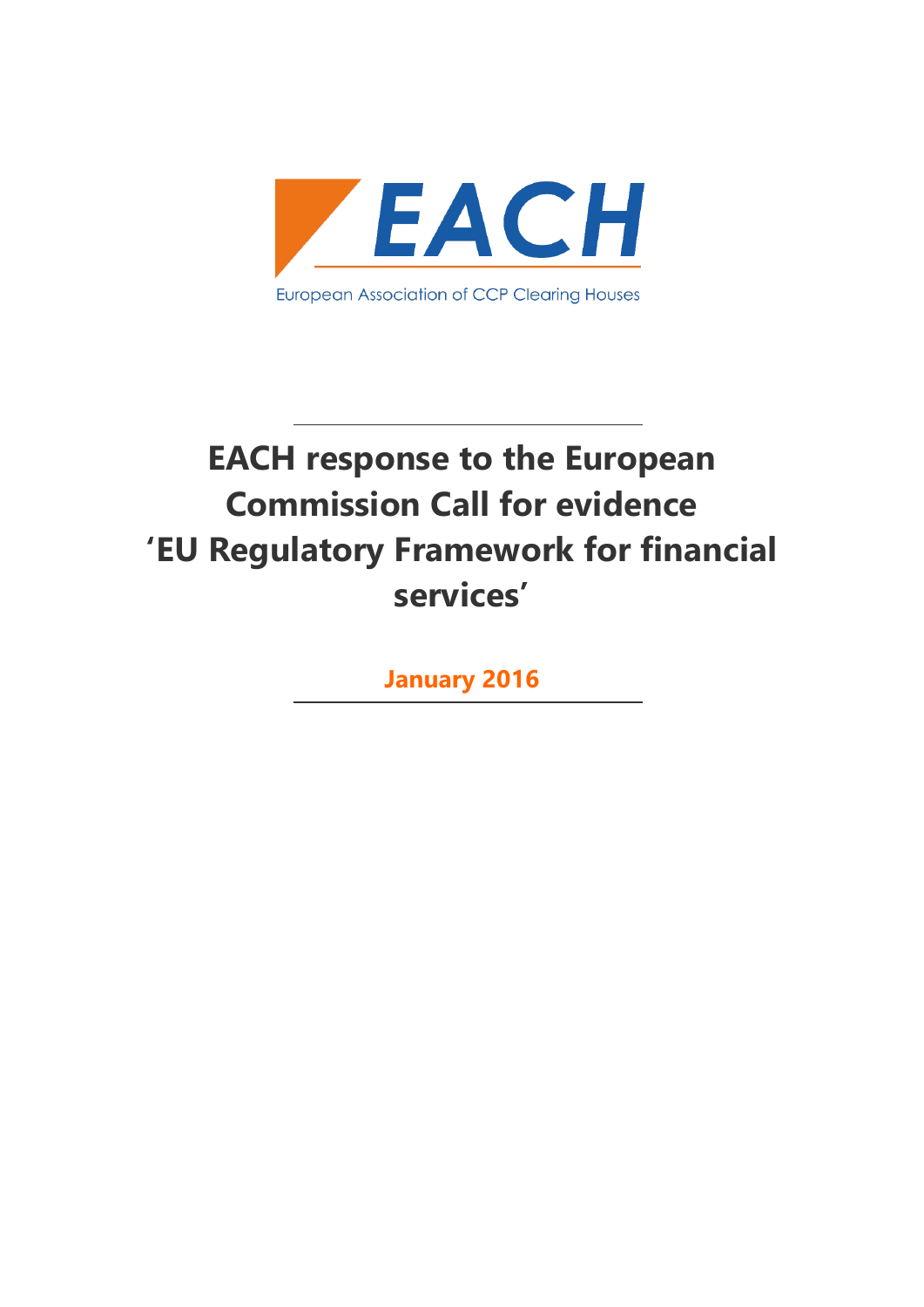| Rules affecting the ability of the economy to finance itself and grow3<br>А. |  |
|------------------------------------------------------------------------------|--|
|                                                                              |  |
|                                                                              |  |
|                                                                              |  |
|                                                                              |  |
| В.                                                                           |  |
|                                                                              |  |
|                                                                              |  |
|                                                                              |  |
|                                                                              |  |
|                                                                              |  |
| C.                                                                           |  |
| Issue 10 - Links between individual rules and overall cumulative impact 14   |  |
|                                                                              |  |
|                                                                              |  |
|                                                                              |  |
| Rules giving rise to possible other unintended consequences 15<br>D.         |  |
|                                                                              |  |
|                                                                              |  |

 $\overline{2}$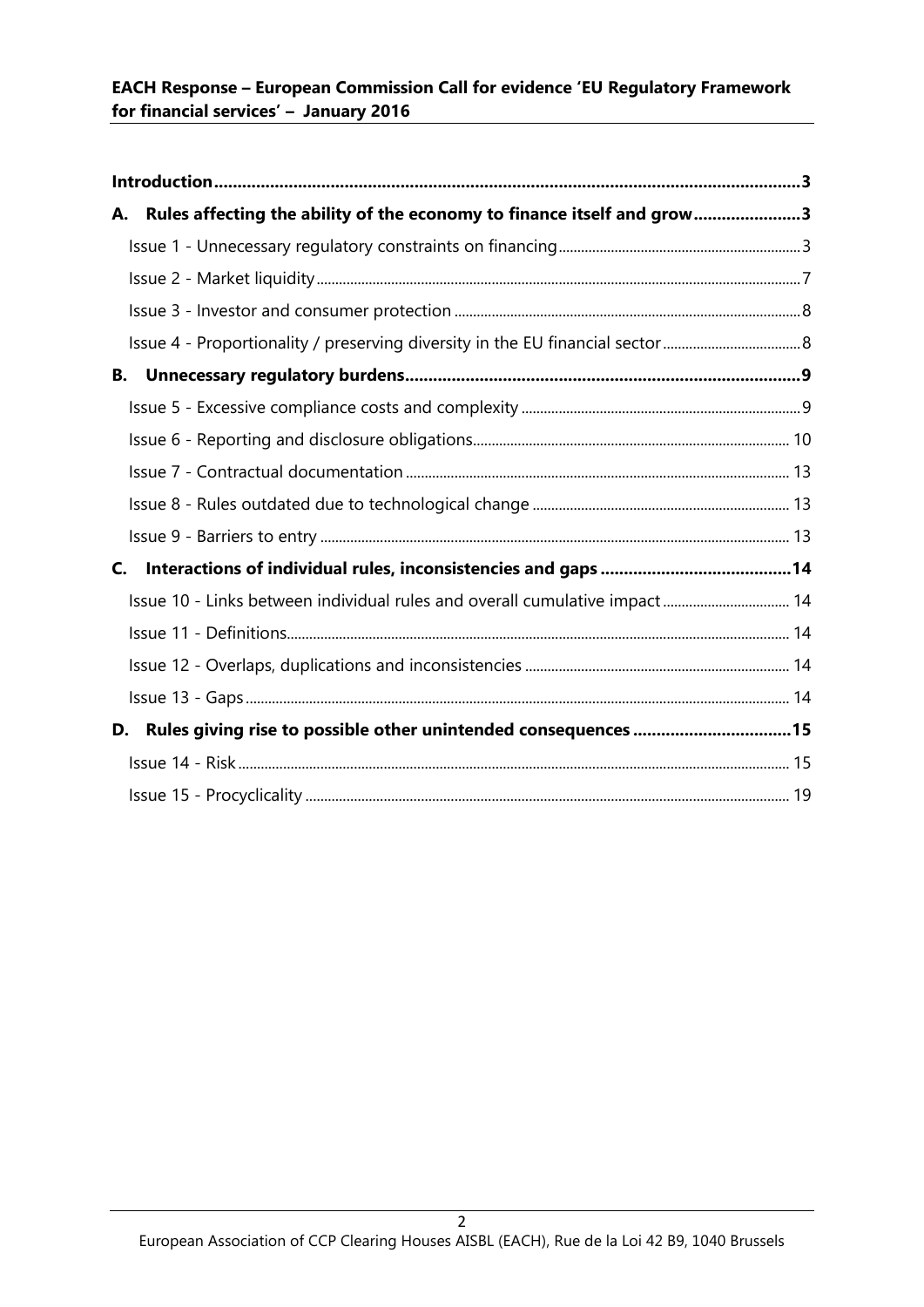#### <span id="page-2-0"></span>**Introduction**

The European Association of CCP Clearing Houses (EACH) represents the interests of CCPs in Europe since 1992. EACH currently has 20 members from 16 different European countries. EACH is registered in the European Union Transparency Register with number 36897011311- 96.

EACH welcomes the opportunity to respond to the European Commission call for evidence 'EU regulatory framework for financial services'.

In the sections below we describe the measures that we believe could be taken in order to have a safer and more efficient financial market in the European Union (EU) including some evidence to substantiate our arguments.

<span id="page-2-1"></span>**A. Rules affecting the ability of the economy to finance itself and grow**

#### <span id="page-2-2"></span>**Issue 1 - Unnecessary regulatory constraints on financing**

**Example 1.1 - Authorisation of new products and improvements to CCP's risk management models (EMIR)**

#### **Summary**

EACH believes that the authorisation of new products (Article 15 of EMIR) and improvements to CCP risk management models (Article 49 of EMIR) should be streamlined in order to allow investors to choose from a wider range of innovative risk management products to hedge their investments or diversify their portfolios.

#### **Empirical evidence**

EACH believes that the EU could best support the development of new technologies and business models, to the benefit of integrated and efficient capital markets, if the current processes through which central counterparties (CCPs) launch innovative risk management products and improve their risk management models are rationalised.

CCPs are financial market infrastructures that reduce and manage the counterparty risks in financial markets by becoming the buyer to every seller and the seller to every buyer of an original trade. They perform this function through robust risk management tools, such as multilateral nettings, ex-ante collateralisation of market positions and a pre-agreed set of legal and operational rules in case of counterparty default.

During the recent financial crisis, CCPs demonstrated their ability to successfully manage a default and prevent contagion across market participants: following the collapse of Lehman Brothers the CCP with the largest exposure to Lehman only used 35% of its first line of defence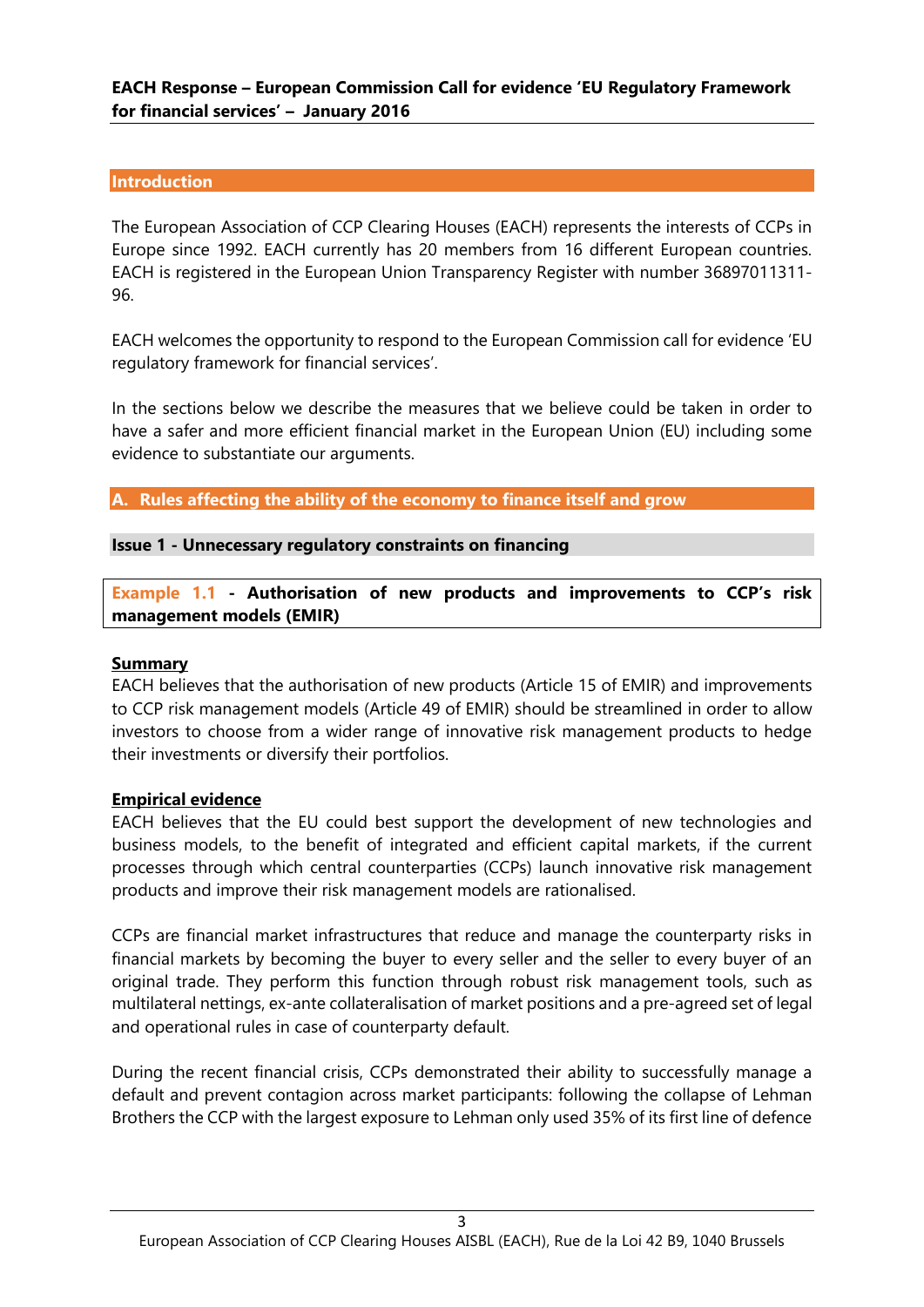$(i$ nitial margin)<sup>1</sup>. As a result of the resilience demonstrated by CCPs during the crisis, regulators around the word agreed to support clearing through CCPs as a way to improve risk management in the OTC derivatives market. In the European Union, this requirement was implemented through the European Market Infrastructure Regulation (EMIR).

EMIR sets minimum standards regarding the governance arrangements of the way European CCPs conduct business (e.g. transparency), the capital they must hold and their risk management framework.

We believe that the authorisation of new products and improvements to CCP risk management models should be streamlined in order to allow investors to choose from a wider range of innovative risk management products to hedge their investments or diversify their portfolios. CCPs currently face the following challenges when launching a new product or improving their risk management models:

- **Timing** The timing to approve new products is excessively long. Based on the experience of EACH members, it can, in some circumstances, take a CCP close to or longer than one year to get a new product approved.
- **Governance**

**.** 

- $\circ$  Repetition of assessment The process currently followed by some regulators lead to the repetition of assessment which may not be directly related to the improvement proposed and which may have already been approved by authorities during the original EMIR authorisation of the CCP (e.g. Article 17 ).
- o Overlapping verifications EACH believes that the current process to approve new products or authorise an enhanced version of the CCPs' risk models can sometimes lead to a situation where the same verifications occur more than once.
- **Legal certainty** EACH members believe that the current approval process is exceedingly left to interpretation. This is particularly the case with regard to the review of risk models, stress testing and back testing (Article 49), where the meaning of 'significant' and the validation timeline are in our view open to interpretation by the national competent authorities. If *any* change is defined as 'significant', the ability for the CCP to introduce new products would be significantly slowed down. The resulting legal uncertainty may lead to differences of interpretations amongst national competent authorities and therefore apply different standards to different CCPs authorised in the EU.

For example EACH would not expect a competent authority to consider 'significant' the introduction of one additional scenario to the stress test methodology, where the CCP may already be using some 150 scenarios. A requirement to obtain approval in this case would hamper the ability of the CCP to make innovative changes to enhance its risk management practices

<sup>&</sup>lt;sup>1</sup> Roger Liddell testimony to the UK House of Lords European Union Committee on 9<sup>th</sup> February 2010 [\(http://www.parliament.the-stationery-office.co.uk/pa/ld200910/ldselect/ldeucom/93/10020906.htm\)](http://www.parliament.the-stationery-office.co.uk/pa/ld200910/ldselect/ldeucom/93/10020906.htm)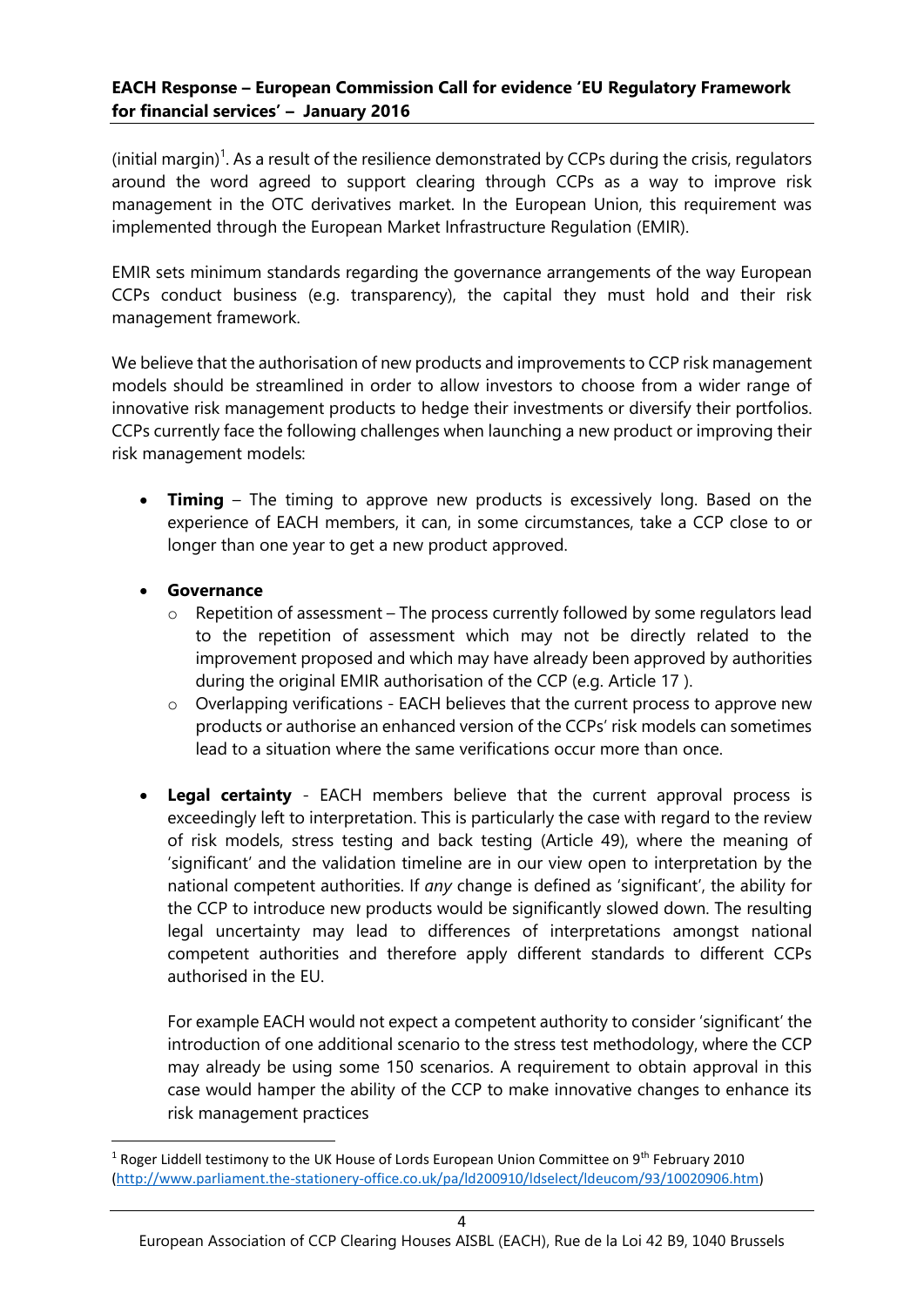# **Suggested remedies**

EACH believes that addressing these timing, governance and legal concerns through a more efficient process to approve new products or to modify risk models will facilitate innovation in the EU and provide efficient risk management possibilities.. In order for the European market to fully benefit from these improvements, it will be crucial that the new improved mechanism is implemented as soon as possible. EACH believes that the improved implementation should not be tied to the completion of the full EMIR review.

EACH proposes the following remedies:

- **Timing**
	- o The application of a **single, clear and official procedure** equally applied across all CCPs and all jurisdictions in the EU. The factors taken into account when determining whether a change to CCPs risk models should be deemed material or not (Article 49) should be disclosed by regulators. This will help CCPs streamline their business strategy and better adapt the calendars to launch new products and make new developments. This clarity will also improve the communication of CCPs with their clearing members.
	- o The **assessments by the national competent authorities** should be specific to new additional service or activity.
	- o A more detailed **description of the data and documents required** as part of the application with the regulators would facilitate the procedure and reduce the timeline.
- **Governance**
	- o To clearly **define the role of each regulator** (national competent authorities, ESMA, etc.) in the procedure. In our opinion, the ESMA validation referred to under Article 49 should be a high-level check to confirm that the National Competent Authority (NCA) has properly carried out its review and addressed all relevant issues with regard to the CCPs' models, which, according to EMIR must also be validated by an independent party.
	- o To **enhance the transparency around the schedule of College meetings** (with the publication of the dates) and increase their frequency (potentially once a month - meetings can be cancelled in the absence of material submission) to ensure visibility and avoid bottlenecks.
- **Legal certainty**
	- o **A list of indicative criteria** to determine whether a change is deemed 'significant'. The factors considered when determining any material changes (Article 49) to a CCP's existing risk management framework should be disclosed by regulators to CCPs.
	- o **The authority that is responsible** for determining whether a change is deemed 'significant' based on the list of criteria above. In our view, further to the provisions of Articles 49 and 19, the authority responsible for initially deeming a change 'significant' should be the NCA.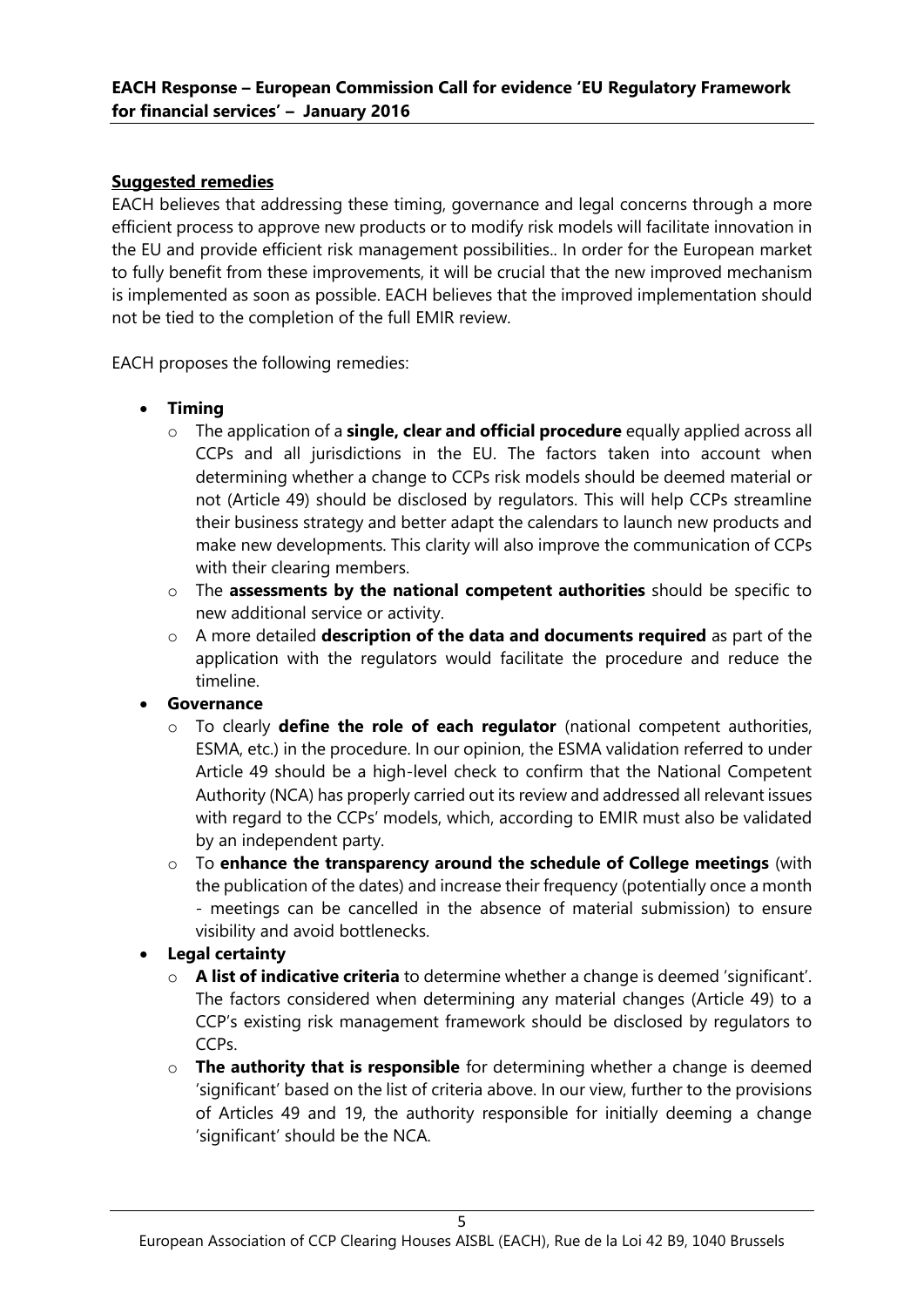- o **A clear timeframe** for the responsible authority to decide on the qualification of the change.
- o **A clear description of the validation process**, including the order and timeframe in which the independent validation, the validation by the NCA and ESMA as well as the college opinion, should occur. In our opinion, the ESMA validation referred to under Article 49 should be an annual ex post check to confirm that the NCA has properly carried out its review and addressed all relevant issues with regard to the CCPs' models, rather than an ex-ante approval process.
- **Equal treatment and competition among CCPs**  EACH members believe that the same process for the authorisation of new products and improvement of risk models should apply across jurisdictions in the EU, rather than depend on the interpretation of national authorities. An unclear and lengthy approval process could particularly put the smallest CCPs at a disadvantage when trying to expand their activities.

We are of the opinion that **a change to the EMIR provisions is not necessarily needed to implement the above mentioned remedies**. We would rather advocate for a consistent and transparent approach which is subject to an accurate timetable and provides clarity around the role of each regulator and the way to discharge the responsibility for the decisions to approve changes under Article 49.

# **Example 1.2 – Diversification of CCPs' investment policy (EMIR)**

# **Summary**

Article 45 of EMIR states that no more that 5% of cash collateral, calculated over an average period of one calendar month, can be deposited on an unsecured basis. This condition leads CCPs to rely on the repo market in order to comply with the rule while maintaining the liquidity required for business as usual purposes. This means that large CCPs will take up a large part of the repo market on a daily basis, therefore reducing the ability of other market participants to use this source of liquidity.

In order to release some pressure from the repo market and from CCPs, EACH believes that CCPs should be allowed to further diversify the range of secured investments detailed in Article 47 of EMIR and Article 43 of EMIR RTS 153/2013, as long as CCPs take an adequate risk-based approach towards the products they invest in, in line with the capital requirements under the EMIR RTS 152/2013. As an example, CCPs' investment policies should be extended to allow investments in money market funds (MMFs) under certain conditions.

# **Empirical evidence**

In the experience of some of our CCP members operating in the US, late in the day margin calls tend to be met largely in cash by US clearing members and therefore need safe, liquid and reliable outlets to invest securely the late cash-inflows. The prohibition under EMIR imposes material constraints on cross-border CCPs and can result in an increased risk profile if such CCPs are unable to locate high quality secured investment capacity for clients' and members' money.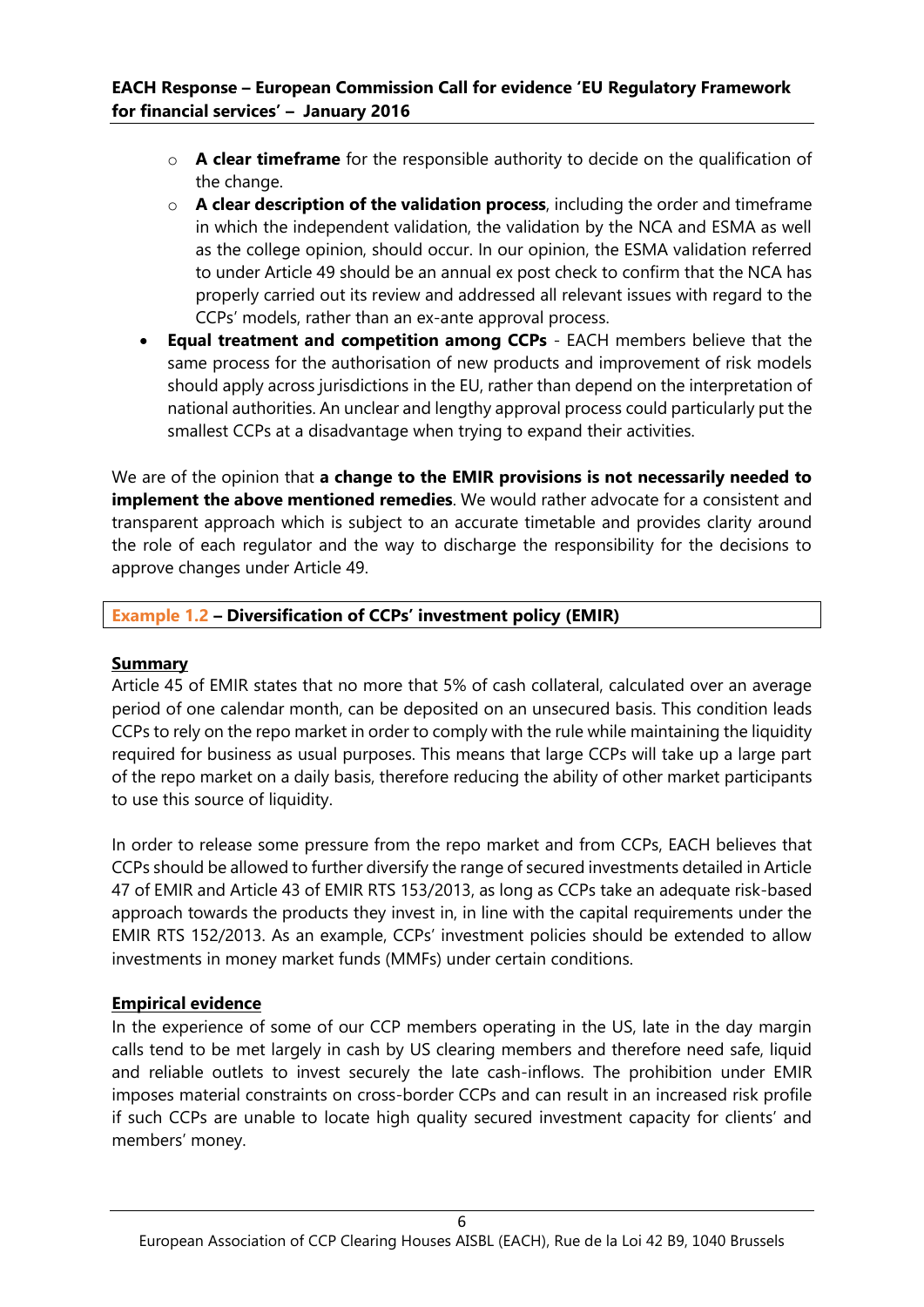# **Suggested remedies**

We would like to encourage the European Commission to consider MMF as highly liquid financial instruments if they meet conditions such as:

- The fund must be appropriately registered by its competent authority;
- The fund must be sponsored by authorised credit institutions as defined and regulated under CRDIV and CRR, an investment firm authorised under MiFID II and MIFIR, an alternative investment fund managed by AIFMDs authorised or registered in accordance with the AIFM Directive, or third country equivalent firms and institutions;
- The fund shall be required to redeem an interest and to make payment in satisfaction thereof by the business day following a redemption request;
- The assets held by the MMF should be of the type that the CCP is permitted to invest in pursuant to its approved investment policies and paragraph 1 of Annex II.

EACH would like to suggest that the European Commission allow CCPs to treat regulated highly creditworthy buy-side firms as potential investment counterparties for the purpose of entering repo transactions for cash balances against high quality liquid assets. This would allow CCPs to further diversify their investment counterparty risk profile while providing additional liquidity to the repo market for buy-side institutions.

# <span id="page-6-0"></span>**Issue 2 - Market liquidity**

# **Example 2.1 – CCPs' access to central bank liquidity (EMIR)**

# **Summary**

EACH members support the possibility for CCPs to access central bank liquidity in order to promote the safety and efficiency of the markets. EMIR requires that CCPs have access to the necessary credit lines or similar arrangements in order to perform its services and activities. CCPs can obtain these either from central banks or commercial banks. In reality however, access to central bank liquidity is currently not implemented consistently across the EU.

# **Empirical evidence**

Access to central bank money usually requires a banking license. Providing all CCPs across the EU with harmonised access to central bank liquidity creates not only a level playing field but also ensures an alternative source of liquidity for the CCP.

# **Suggested remedies**

We believe that a banking licence should not be necessary to grant access to central bank liquidity. The access should include access to intraday and overnight facilities. The precondition for granting access should be the EMIR authorisation or recognition of CCPs.

EACH believes that a change to the EMIR provisions is not necessary if all central banks within the EU agree to provide access to such liquidity to the CCPs in their jurisdiction, as a complement to the objectives of EMIR. We understand that the final decision to grant access to central bank liquidity lies with the central bank.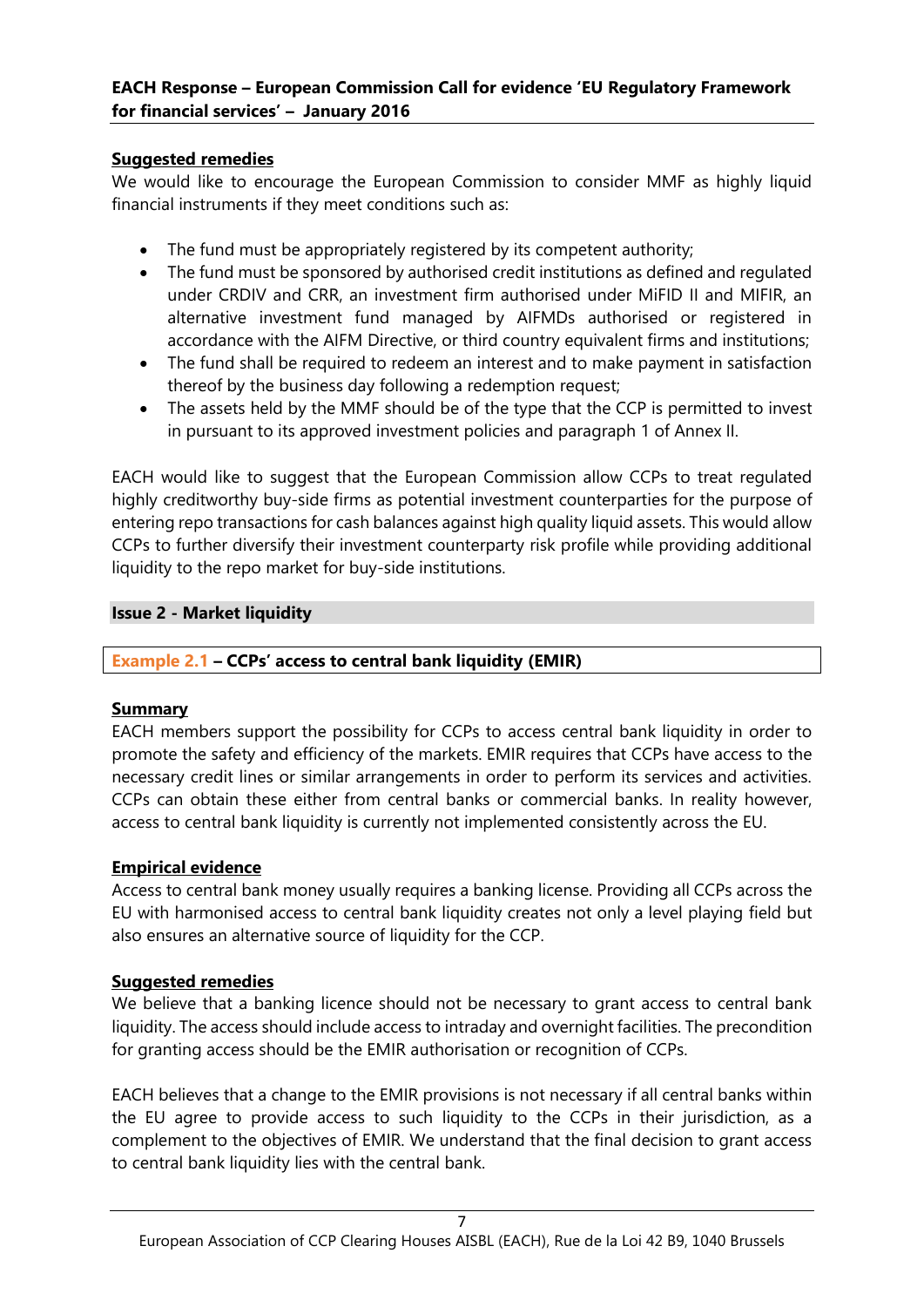EACH would like access to central bank liquidity to be seen as an additional tool, not mandatory under EMIR, a pre-requisite for authorisation or recognition or seen as a proxy for a liquidity deficit should a CCP not have access.

EACH believes that access to central bank liquidity should also be promoted as a global standard for CCPs domiciled outside of the EU.

#### **Example 2.2 – CCPs' deposits at central banks (EMIR)**

#### **Summary**

EACH members believe that CCPs should have access to accounts at central banks in order to deposit the cash they receive as margin requirements and default fund contributions. This would work as a very good measure to prevent procyclicality, as it would allow CCPs to have a different behaviour from its clearing members in the event of a liquidity stress.

#### **Empirical evidence**

In the critical days following a default, the CCP needs to liquidate collateral and use it to meet member VM calls. This creates the need for the CCP to store cash during this short period, as it cannot be tied up in investment activity. Currently the vast majority of these funds would have to be encumbered in secured investment activity with no more than 5% on average being placed on unsecured deposit. Of course, such a deposit would need to be a demand deposit in this situation, and there can be a capacity issue in finding a home for even this amount of cash at overnight rates.

#### **Suggested remedies**

EACH members believe that **CCPs should have access to accounts at central banks in order to deposit the cash** they receive as margin requirements and default fund contributions. This approach would assist CCPs in limiting their exposure to commercial banks and comply with the EMIR rule under which no more that 5% of cash collateral, calculated over an average period of one calendar month, can be deposited on an unsecured basis.

EACH would support the creation of a **technical working group** between the public authorities and the industry to perform the technical reassessment of these provisions.

#### <span id="page-7-0"></span>**Issue 3 - Investor and consumer protection**

No EACH comment

<span id="page-7-1"></span>**Issue 4 - Proportionality / preserving diversity in the EU financial sector**

No EACH comment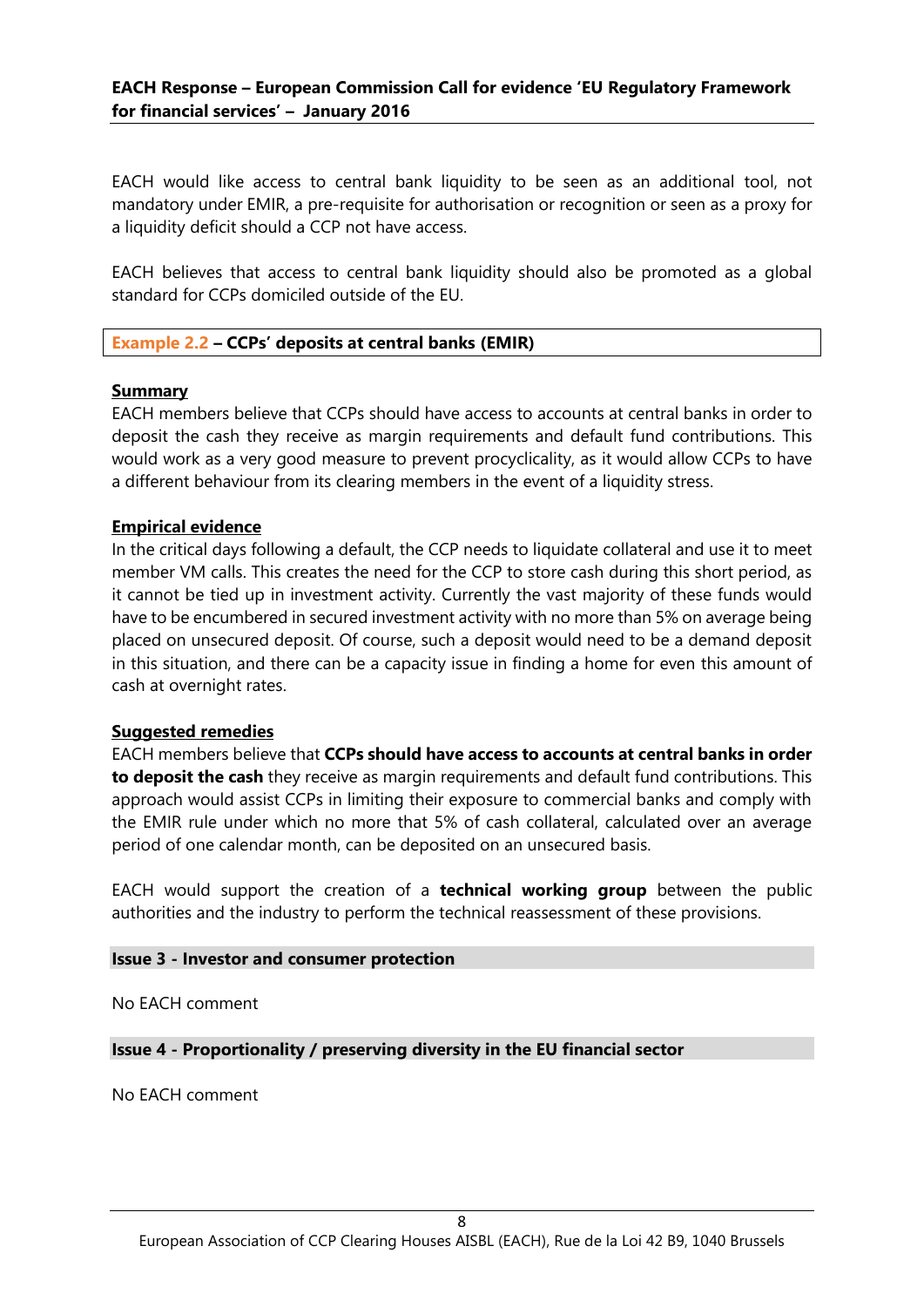#### <span id="page-8-0"></span>**B. Unnecessary regulatory burdens**

#### <span id="page-8-1"></span>**Issue 5 - Excessive compliance costs and complexity**

#### **Example 5.1 – Unlevel playing field with third-country jurisdictions (EMIR)**

#### **Summary**

EACH believes that there are some provisions within EMIR that currently create an unlevel playing field for EU counterparties over non-EU entities. This is particularly the case for CCPs clearing derivatives products, which are considered to form a global asset class.

#### **Empirical evidence**

Regarding the implementation of the clearing obligation, in the global derivatives market, the fact that the clearing obligation has already been implemented in jurisdictions like the US puts the EU at a disadvantage.

## **Suggested remedies**

1

In the opinion of EACH members, consistency and harmonisation of policy initiatives to avoid regulatory arbitrage and to ensure a level playing field across CCPs globally should be the primary objective.

EACH members support a prompt implementation of the clearing obligation for those classes of standardised OTC derivatives for which a clearing obligation has been proposed<sup>2</sup>. The clearing obligation is one of the key provisions in EMIR in order to ensure a safer and more efficient OTC derivatives market for the benefit of market participants and the economy as a whole. In order to avoid regulatory arbitrage between jurisdictions, we would therefore encourage ESMA and the European Commission to swiftly finalise the regulatory process for the proposed clearing mandates and ensure that this also happens going forward for future proposed mandates.

In order to ensure a level playing field and avoid excessive bifurcation of liquidity in OTC derivatives, we encourage the European Commission and ESMA to align, to the extent possible, the calendars for the entry into force of the clearing obligation for the first type of asset classes (scheduled for  $21^{st}$  June 2016) and the recognition process for CCPs from equivalent third country jurisdictions. We would also encourage the European Commission and ESMA to complete the authorisation and the recognition process for CCPs from equivalent third country jurisdictions.

<sup>&</sup>lt;sup>2</sup> Clearing obligation no1 for IRS in G4 currencies; no2 for certain CDS; no 4 for IRS in certain EEA currencies.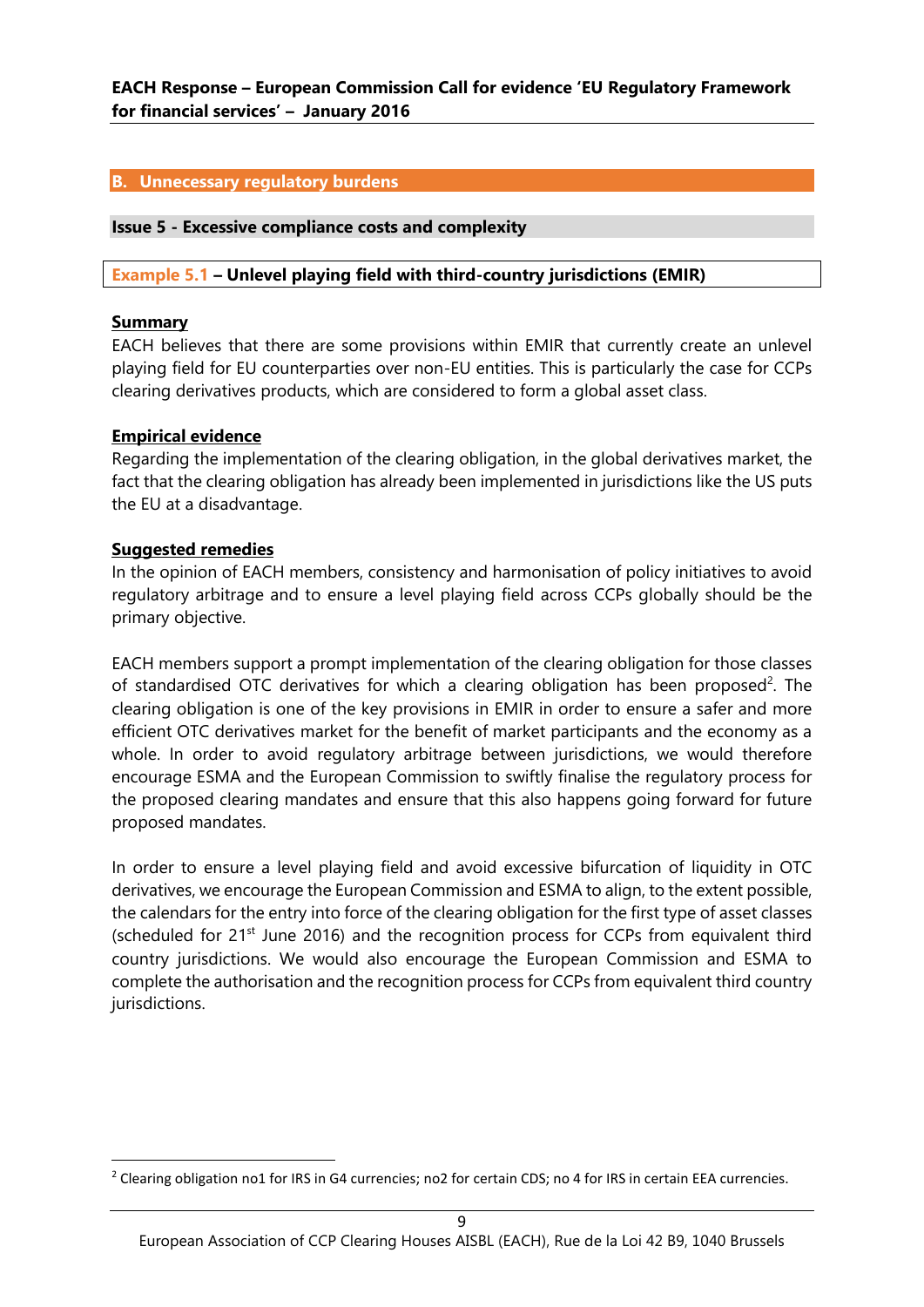# **Example 5.2 – Margin requirements**

#### **Summary**

The differences in margin standards between the EU and other jurisdictions have created legal uncertainty for certain institutions active in those jurisdictions. Weaker margin coverage could result in margin arbitrage for identical products offered by CCPs which offer cross-border services and potentially result in a flow of business currently cleared in one jurisdiction to other jurisdictions.

## **Empirical evidence**

Although margin standards for CCP cleared derivatives under EMIR and comparable legislation in other jurisdictions, such as the US Dodd-Frank or the Russian Regulation for CCPs (CBR Regulation 2919) are consistent with the PFMIs, they are not identical. Prudential rules (i.e. provisions on margin standards) in different jurisdictions may not satisfy an equivalence test if judged on a line-by-line basis.

The net result of a lack of harmonised international margin requirements would be to encourage the precise type of margin arbitrage that prudent regulators and clearing house operators have long and appropriately avoided.

## **Suggested remedies**

This can be avoided through the authorisation of CCPs from jurisdictions that have equivalent margin standards. EACH would suggest to take a holistic, outcomes-based approach to assessing equivalence of margin standards to avoid weaker margin coverage for the CCP from clearing participants and end customers.

# <span id="page-9-0"></span>**Issue 6 - Reporting and disclosure obligations**

# **Example 6.1 – Trade reporting (EMIR)**

#### **Summary**

*Please note that one EACH member does not support the answer to this section.*

In order to ensure that the information reported to trade repositories provides the various regulatory authorities with an accurate view of systemic risk, EACH supports a higher degree of legal certainty with regard to such guidance.

#### **Empirical evidence**

EACH understands that the purpose of the EMIR trade reporting provisions is to ensure that information on the risks inherent in derivatives markets are stored centrally and easily accessible to ESMA, the relevant competent authorities, the European Systemic Risk Board (ESRB) and the relevant central banks of the ESCB. EACH believes that there are still certain issues which should be addressed to achieve that purpose more efficiently.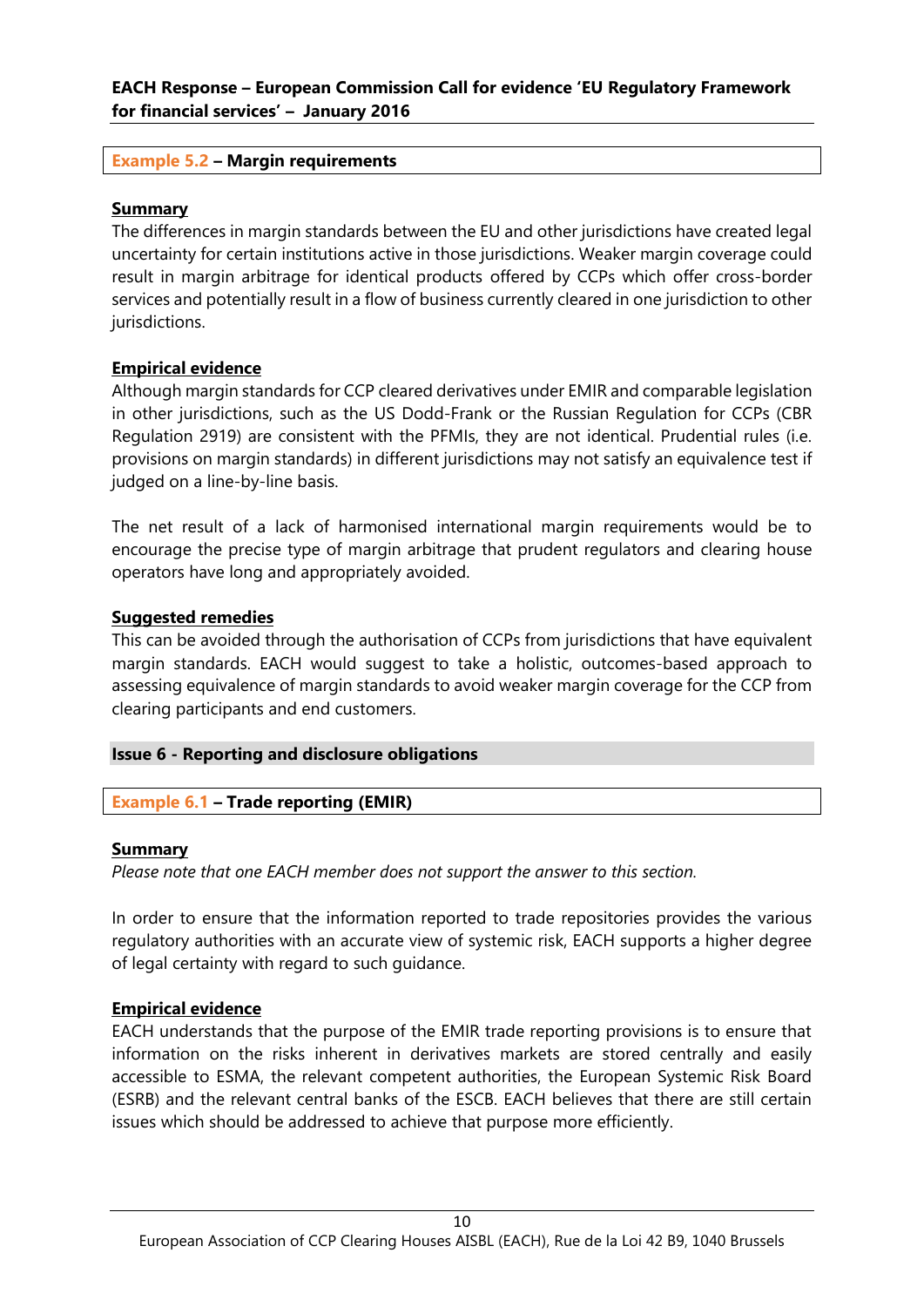EACH also notes that the various forms of guidance issued by ESMA have been helpful in addressing on-going reporting issues with a way to significantly improve the trade reports of various market participants subject to the reporting obligation set forth in Article 9 of EMIR. However, in order to ensure that the information reported to trade repositories provides the various regulatory authorities with accurate view of systemic risk, EACH supports a higher degree of legal certainty with regard to such guidance.

# **Suggested remedies**

This legal certainty should be achieved through the development of a complete and comprehensive set of RTS which details precise reporting requirements rather than attempts to add clarity through different versions of non-legally binding Q&A or information provided by ESMA to Trade Repositories.

Additionally, in light of the significant development costs and investment already made by CCPs, clearing members and market participants in meeting trade reporting requirements, EACH would request that sufficient and prescribed time is allowed to implement any changes made to the reporting requirements included in the RTS.

# **Example 6.2 – Reporting inconsistencies/duplications (EMIR)**

## **Summary**

*Please note that one EACH member does not support the answer to this section.*

EACH finds it difficult to establish what is the base line for the industry to comply with increasing reporting requirements. In the EU, there seems to be inconsistencies in the reporting requirements included in EMIR, MiFID and REMIT. The potential for inconsistent and/or duplicated reporting requirements is also felt at the global level, where the Financial Stability Board (FSB) plans to aggregate Securities Financing Transactions (SFTs) data and the International Organisation of Securities Commissions (IOSCO) plans to revise Unique Transactions Identifiers (UTIs).

# **Empirical evidence**

An example of the incongruity between EMIR and REMIT is the 'Delivery point or zone' field for commodities contracts. ESMA's Validation Table of 27/04/2015 states that TRs shall implement a validation on this field such that, '[w]hen populated, this field shall contain an EIC code as specified in the EIC Area Codes (Y) code list and pertaining to a delivery point within the European Union.' However, ACER's Transaction Reporting User Manual ('TRUM') instructs counterparties reporting under REMIT to populate 'Delivery point or zone' with an EIC (Z) code when gas can be delivered at the relevant interconnection point. Therefore, a TR would be required to reject the trade under EMIR if the counterparty rightfully reported a Z code under REMIT.

An example of the incongruity between EMIR and the MIFIR proposals for market data reporting is the proposed requirement under MIFIR which requires decreases and increases in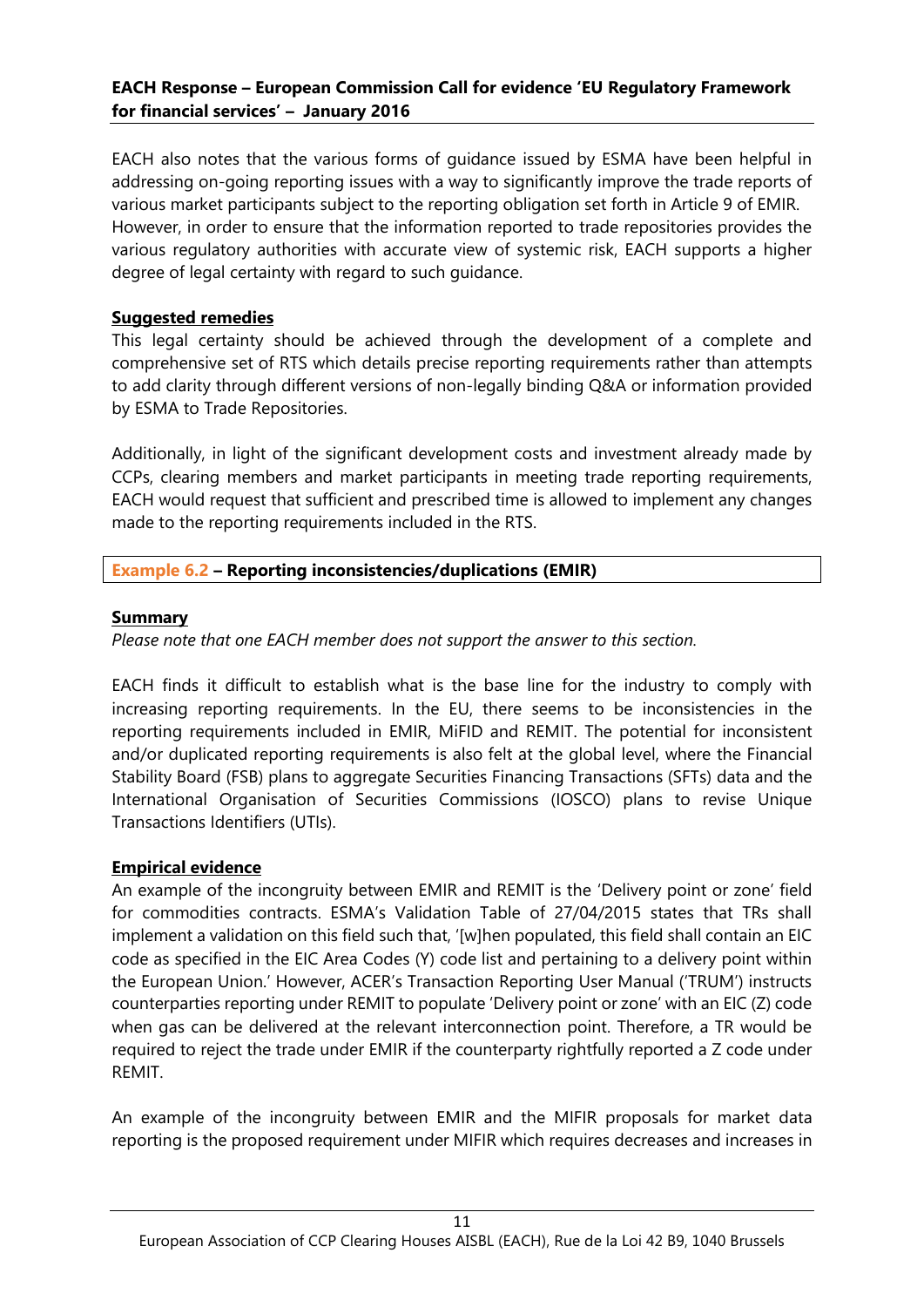notional amount to be reported as new transactions. However, counterparties reporting under EMIR report this as modifications to the original contract.

With regard to scope of Article 9 (Reporting requirements), EACH has concerns about the reporting requirements for Exchange-Traded Derivatives (ETD) contracts. A complete record of all ETD contracts is already available from CCPs. The sheer number of ETD transactions has resulted in significant challenge for regulators and trade repositories to consume the data in a meaningful way. The requirement to report ETD contracts represents a major competitive disadvantage for European reporting entities compared to other jurisdictions like the US and is out of the scope of the original G20 mandate agreed in Pittsburgh.

# **Suggested remedies**

EACH would encourage the Commission to align the trade reporting requirements under EMIR with the reporting requirements under MIFID II and REMIT in order to ensure greater consistency and data accuracy.

EACH would also suggest that the Commission review the Scope of Article 9 of EMIR and apply it to OTC derivatives only.

# **Example 6.3 – Reporting – Standards for new fields (EMIR)**

## **Summary**

EACH is concerned about the requirements to use new reporting standards different to the ones agreed internationally.

# **Empirical evidence**

For example, FIXML and FpML have a practical way to record (e.g. notional schedule) and trying to introduce the concepts of original and current notional amount through EU legislation would make their prescribed fields unnecessarily different and ambiguous.

#### **Suggested remedies**

Using existing standards would avoid unnecessary translation of existing clear trade confirmation data into new concepts. Prescribed standards provide no additional increase in the data quality or validation of data.

# **Example 6.4 – Reporting of Initial margin/variation margin for ETD trades (EMIR)**

#### **Summary**

EACH believes that ESMA's recent proposal to replace posted collateral by initial margin posted and variation margin posted does not achieve the aim of the reporting requirement.

# **Empirical evidence**

For ETD and some OTC derivatives contracts, variation margin, which is a cash transfer from the participant which has made a loss to the participant which has made a profit, is not considered as 'collateral' held against the risk position.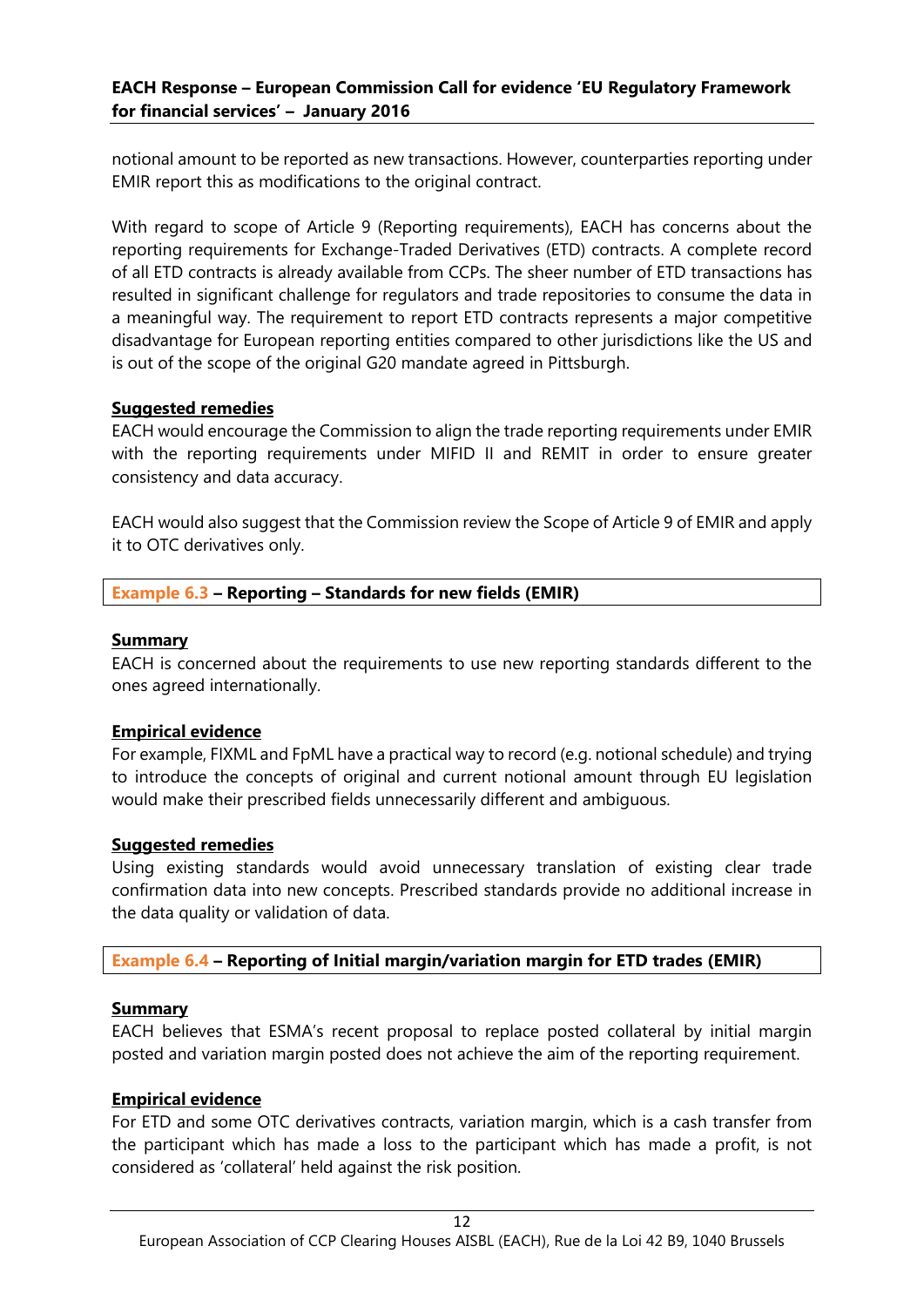## **Suggested remedies**

In order to calculate total systemic risk, we would encourage ESMA to keep the existing fields and add initial margin required to be able to evaluate the risk exposure against posted collateral.

#### <span id="page-12-0"></span>**Issue 7 - Contractual documentation**

No EACH comment

## <span id="page-12-1"></span>**Issue 8 - Rules outdated due to technological change**

No EACH comment

#### <span id="page-12-2"></span>**Issue 9 - Barriers to entry**

**Example 9.1 – Barriers to access CCP clearing services**

#### **Summary**

Inefficient use of collateral or poor capital recognition of collateral use can negatively impact the ability of market participants to act as clearing members.

# **Empirical evidence**

A key example of the above is the leverage ratio which does not recognise the segregated margin posted to CCPs as exposure-reducing. This reduces the capacity of clearing members to offer clearing services for derivatives to their clients. This also reduces the possibilities for clients to obtain back-up clearing members.

Another example of a barrier to access CCP clearing services is the need to ensure that at least two CCPs offer clearing in the same type of products. In certain cases, allowing one CCP to clear a particular product category could actually increase the size of the market and therefore make it more attractive for other CCPs to join the market at a later stage.

#### **Suggested remedies**

EACH members would like to encourage the European Commission to revisit the rules regarding mandatory use of the leverage ratio with respect to the recognition of segregated margin as being risk-reducing.

Also, EACH members believe that, when assessing whether a market is ready for the entry into force of a clearing mandate, ESMA should consider that there might be cases where market participants might not have the appetite for multiple CCPs servicing a particular product. Each clearing mandate should therefore be assessed on a case-by-case basis within the constraint of swift implementation.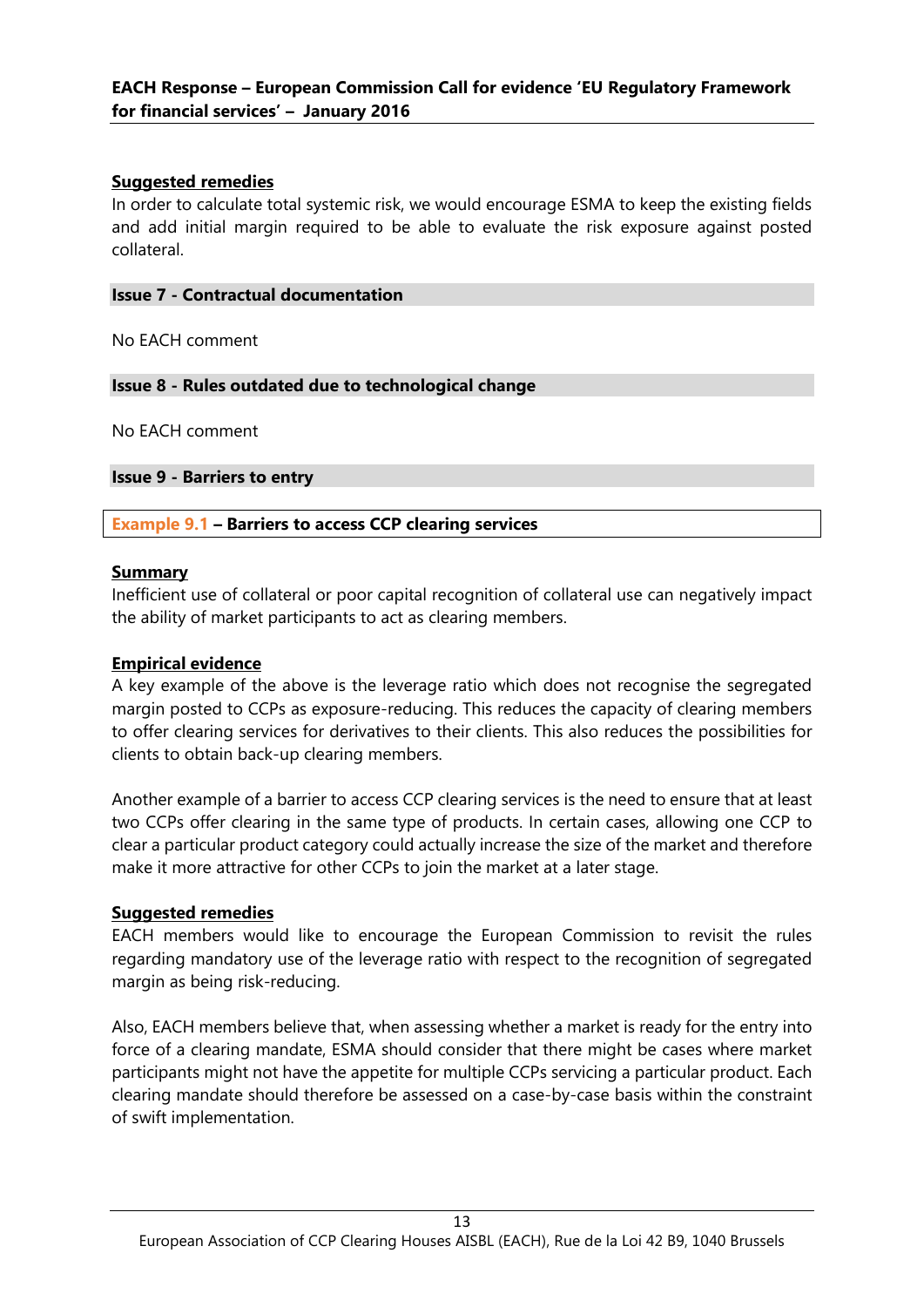#### <span id="page-13-0"></span>**C. Interactions of individual rules, inconsistencies and gaps**

#### <span id="page-13-1"></span>**Issue 10 - Links between individual rules and overall cumulative impact**

No EACH comment

#### <span id="page-13-2"></span>**Issue 11 - Definitions**

No EACH comment

#### <span id="page-13-3"></span>**Issue 12 - Overlaps, duplications and inconsistencies**

No EACH comment

<span id="page-13-4"></span>**Issue 13 - Gaps**

**Example 13.1 – Enforcement of collateral arrangements (FCD)**

#### **Summary**

Collateral arrangements should be easily enforceable whether they are on the basis of title transfer or a security interest (and irrespective of the jurisdiction where the collateral is held and the jurisdiction of the grantor). The Financial Collateral Directive is useful in that regard but some improvements could be made.

#### **Empirical evidence**

For example, we understand that powers of attorney are automatically revoked on the insolvency of the grantor in some jurisdictions but not in others.

It has also been observed that even 'netting-friendly' jurisdictions may have inconsistent laws regarding:

- (i) the scope of eligible parties allowed to use close-out netting: for instance, insurance companies or special purpose vehicles used by banks in the context of securitisation might or might not be netting-eligible, depending on the jurisdiction;
- (ii) the eligible types of contracts: jurisdictions differ, for instance, in their assessment of whether physically settled derivatives should be netting-eligible; and the extent to which close-out netting is compatible with the *pari passu* principle: for instance, the applicable regime regarding knowledge by the solvent party of the approaching insolvency of the counterparty differs across different jurisdictions.

#### **Suggested remedies**

We would support a **Financial Collateral Harmonising Regulation as a long term aim, with convergence of existing practice under the Financial Collateral Directive as a medium term aim**. In order to improve legal enforceability of collateral (which supports effective risk management and efficient markets), we would welcome (in the long term) a review of the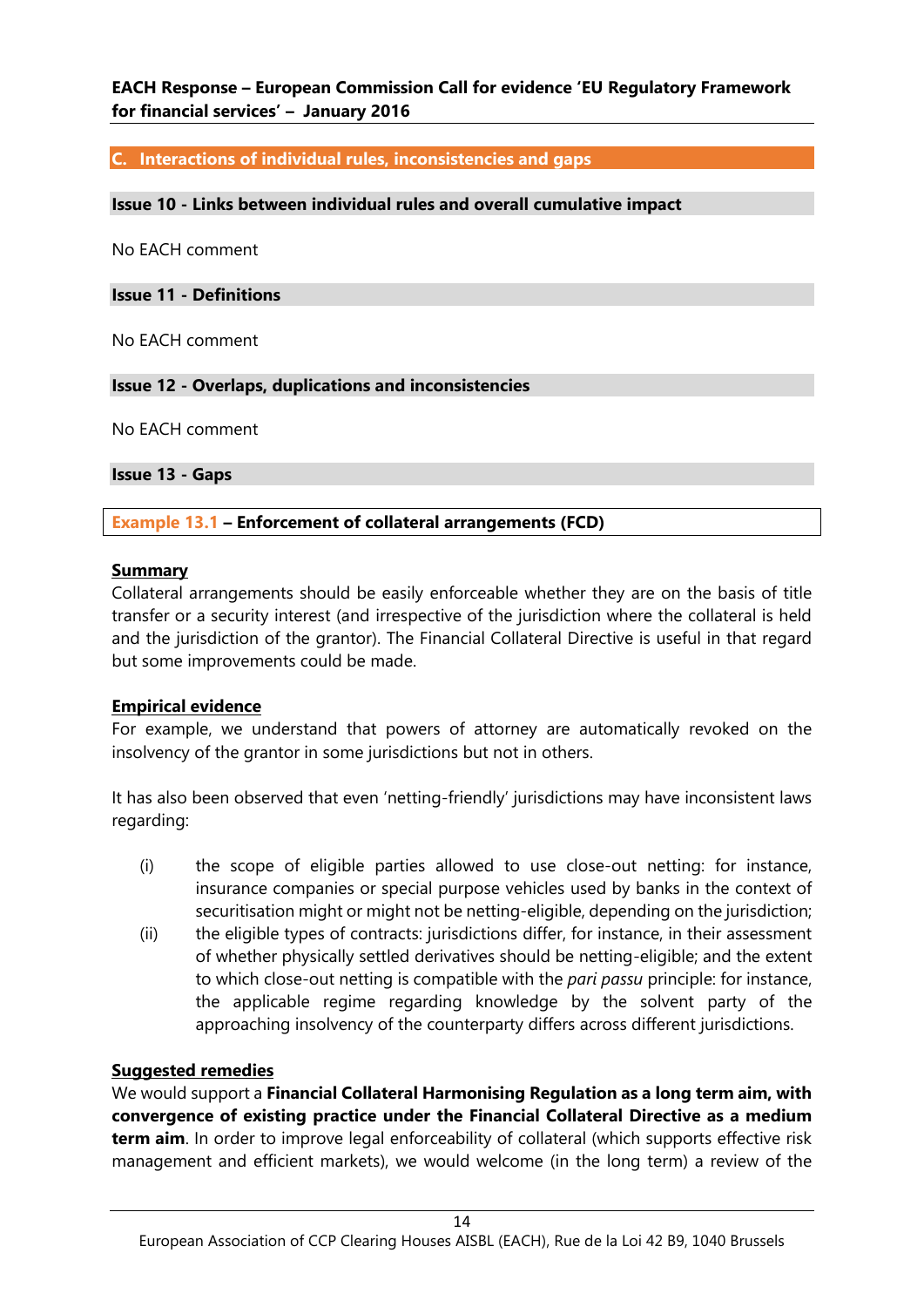Financial Collateral Directive to make sure it is still fit for purpose, particularly in relation to cross-border arrangements.

An alternative would be the introduction of a European legal framework for the harmonisation of rules regarding the methods allowing for effective acquisition of securities and collateral interests therein and the regime regarding good faith acquisition, building on the Financial Collateral and Settlement Finality Directives. This could include looking at the different types of security interest which exist under the law of different jurisdictions and ensuring there is a harmonised position on how such security interests are taken. It could also encompass some of the ancillary arrangements which surround collateral arrangements.

# <span id="page-14-0"></span>**D. Rules giving rise to possible other unintended consequences**

#### <span id="page-14-1"></span>**Issue 14 - Risk**

## **Example 14.1 – Portfolio margining (EMIR)**

#### **Summary**

The current EMIR regulation allows financial instruments to be portfolio margined together only when their correlations are significant, reliable and resilient under stress. EACH believes that choosing correlations as a metric to measure the adequateness of the margin at a portfolio level can be statistically misleading for portfolio margin models. Our detailed views are included in the EACH paper 'EACH views on portfolio margining' available for download under http://bit.ly/1IkhUq9

# **Empirical evidence**

# **Significantly and Reliably Correlated (Article 27(1) of the EMIR RTS 153/2013)**

The concepts of 'significant and reliable' correlations are in our view difficult to define in a margin model. The correlation between any two underlying instruments can be made to look 'reliable' if we use a long enough window and 'unreliable' if we use a short enough window. EACH believes that even if two financial instruments have low or non-existent statistical correlation they can be safely portfolio margined, provided the other conditions set out in the introduction of this pa paper are met.

# **Reliability' and 'resilience' of correlations or an 'equivalent statistical parameter of dependence' (Article 27(2) of the EMIR RTS 153/2013)**

EACH believes that the concepts of 'reliability of correlation' and 'resilience of correlation' are questionable. These terms have an ambiguous intuitive feel and are difficult to make precise.

When stress events occur, correlations generally increase, as they tend to track volatility. Breaking up portfolios into separate pieces due to perceived lack of 'reliability' or 'resilience' incentivises clearing participants to ignore the related diversification benefits. This is contrary to ensuring adequate systemic risk management.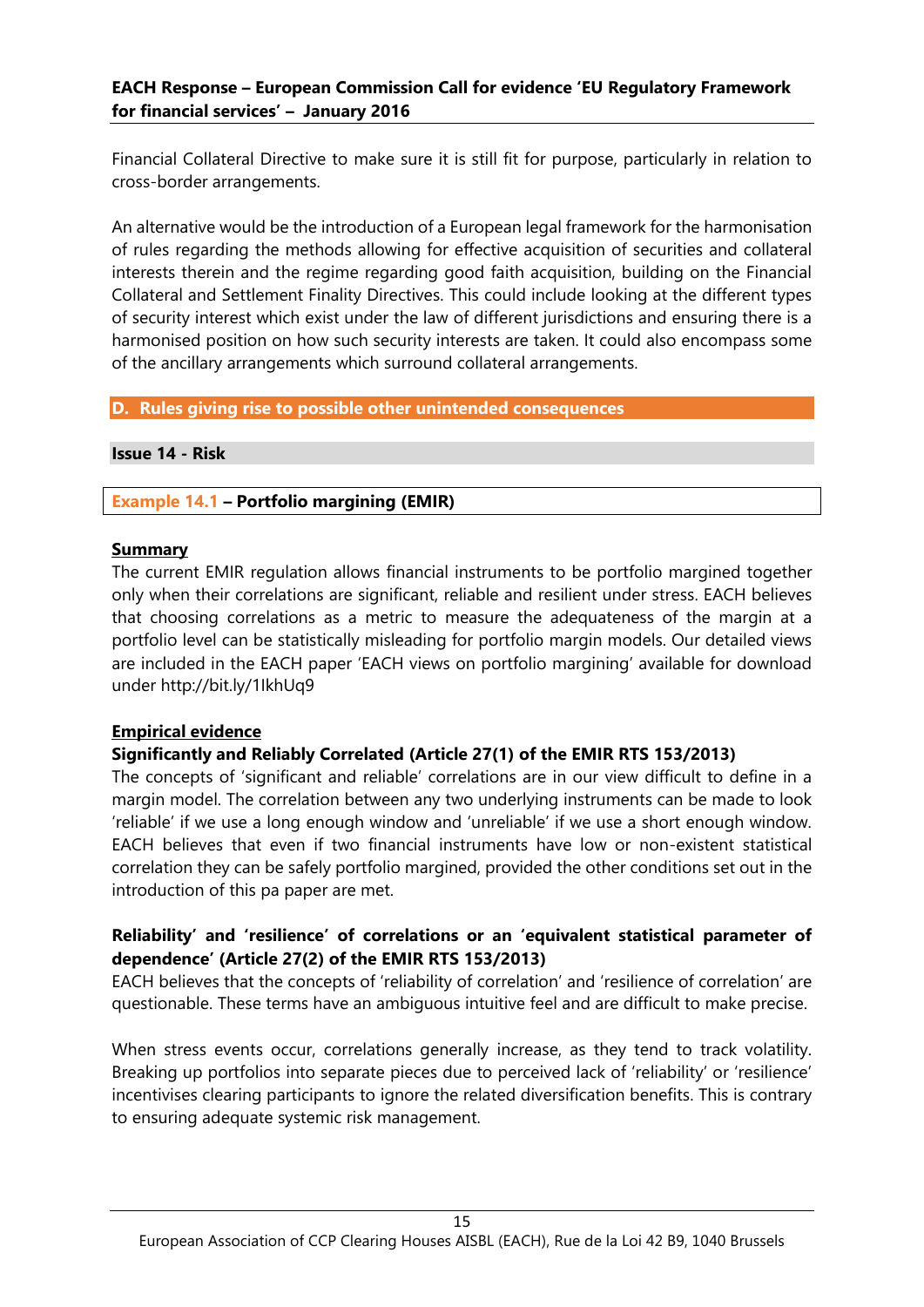CCPs have therefore faced certain challenges when complying with this provisions as for example, for the case of historical simulations, correlations are not explicitly modelled but are implicit in the model.

# **Economic rationale (Article 27(2) of the EMIR RTS 153/2013)**

Demonstrating the economic rationale for a particular price relation in portfolio margining has generally proven difficult for CCPs. It is unclear whether it means that for each combination of products this economic rationale has to be delivered. Even if prices are uncorrelated, this leads to diversification in a portfolio and thus reduces overall risk. Since this is a scientifically proven fact, it unclear to us why should this not be taken into account.

## **Suggested remedies**

# **EACH proposal for Article 27.1 and 27.3 of the EMIR RTS 153/2013**

In addition to the possibility to perform portfolio margining in line with the criteria included in the EMIR RTS, **EACH suggests that the legislation also provides the possibility for portfolio margining to take place if the following criteria are met**:

- The CCP is able to demonstrate that its margin model is sufficiently robust to prudently model the risk of the financial instrument even when correlations may not be significant nor reliable. The main tool to accomplish this is back testing, including 'micro back tests', which are tests at the small portfolio level (e.g. outright positions and commonly traded spreads), in addition to tests at client or clearing member level.
- The CCP can demonstrate that the group of financial instruments to be portfolio margined can be hedged as one portfolio of risk during a default and/or auctioned in a reasonable period of time (as applicable), consistent with the liquidation process.

# **EACH proposal for Article 27.4 of the EMIR RTS 153/2013**

EACH would also like to make it clear that, provided the above conditions are met, a CCP may recognise greater than 80% of the offsets provided by its model. If the above conditions are not met then the maximum amount of offsets that a CCP could provide would be limited to 80%.

#### **EACH proposal for Article 49 of the EMIR RTS 153/2013**

To require the CCPs to provide evidence that the target confidence level is achieved overall for aggregated results on portfolio level.

#### **Example 14.2 – Exemption of cleared derivatives from bail-in powers (BRRD)**

#### **Summary**

EACH requests the exclusion of liabilities arising from derivatives cleared through central counterparties from the application of the bail-in tool by resolution authorities. EACH members believe that a failure to do so would present major obstacles to the proper operations of CCPs, and in particular: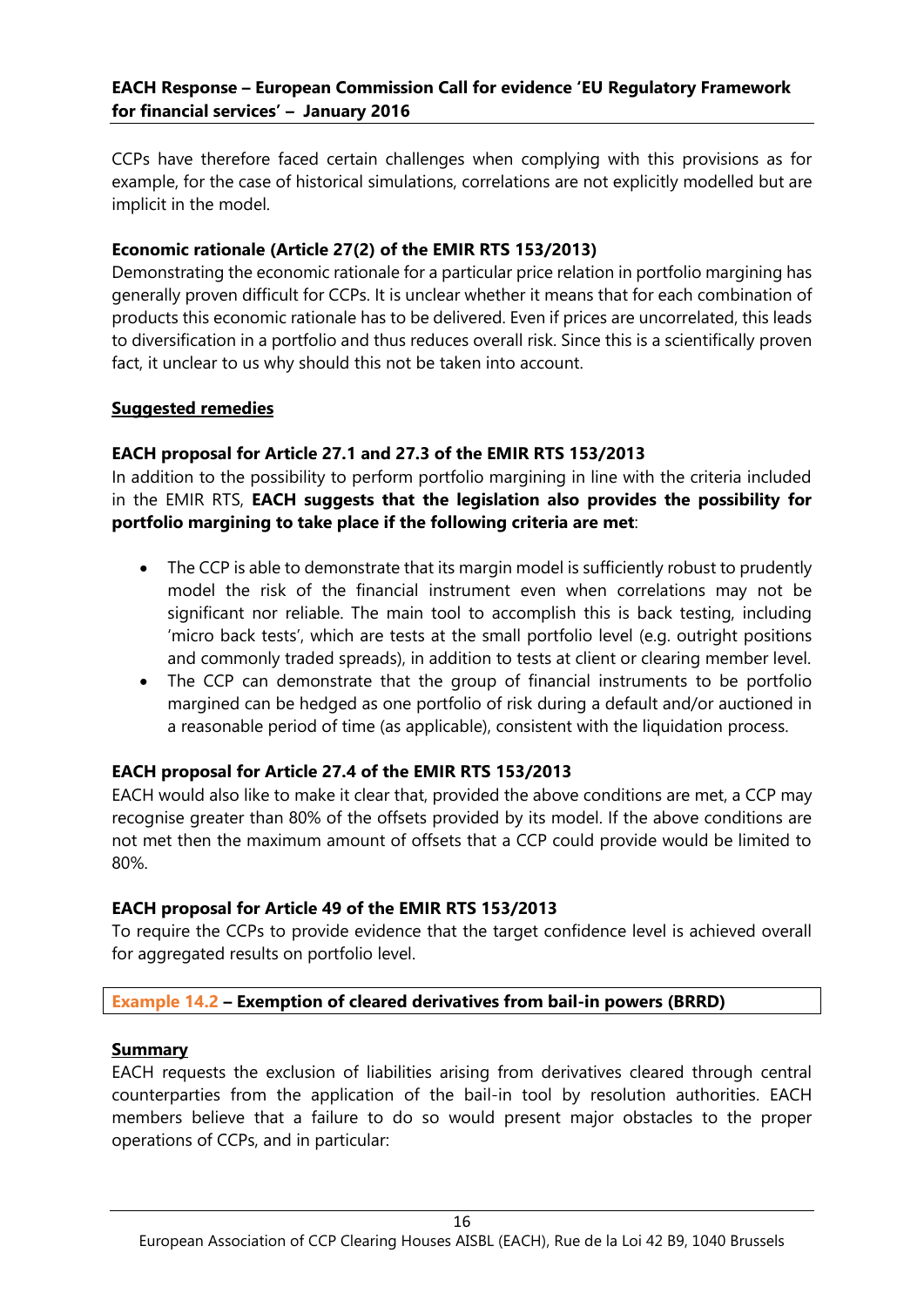- It could severely damage the effectiveness of CCP's default management mechanisms.
- It could therefore increase systemic risk and risk contagion to other market participants following a default.

# **Empirical evidence**

# **Impact on the safety and efficiency of CCPs**

Clearing of trades through CCPs reduces systemic risk and risk contagion. This is largely as a result of the comprehensive risk management arrangements employed by CCPs. An important aspect of risk management is that in 'normal circumstances', a CCP runs a 'matched book' (i.e. loss-making positions to which the CCP is counterparty are always matched by profit-making positions). In the event of a default, CCPs have rigorous procedures for the closing-out of clearing members' positions to re-establish a matched book. These arrangements crystallise losses at the earliest possible stage and prevent contagion to other market participants.

The inclusion of centrally cleared contracts in the bail-in provisions would potentially prevent CCPs exercising such powers:

- A CCP would be unable to default a clearing member or liquidate a position with a clearing member simply because it is subject to bail-in provisions.
- This will place the CCP in a position where it holds an unmatched book (and without access to default resources to make good any shortfall), thereby increasing systemic risk.
- It could also substantially reduce the effectiveness of a CCP's default procedures (which are designed to recreate the matched-book in a default) if a CCP is required to deal with a contract on its 'bail-in' terms and could therefore increase risk contagion to other market participants.

# **Impact on systemic risk**

Not excluding liabilities arising from cleared derivatives from the bail-in tool would also be contrary to the objectives of the latest regulatory reform aimed at strengthening the international financial system. In Europe, the European Regulation on Financial Market infrastructures (EMIR) includes several provisions aimed at ensuring the effectiveness of CCPs' default management arrangements, and more generally to increase the robustness of CCPs.

# **Suggested remedies**

**.** 

The Bank Recovery and Resolution Directive  $(BRRD)^3$  excludes from the bail in tool liabilities with a remaining maturity of less than seven days owed to EU CCPs designated according to the Settlement Finality Directive. This limited exemption means that liabilities arising under contract transactions between the clearing member in resolution and the CCP with a remaining maturity of more than 7 days would be subject to the bail in tool, undermining the effectiveness of a CCP's default procedures.

<sup>3</sup> <http://eur-lex.europa.eu/legal-content/EN/TXT/PDF/?uri=CELEX:32014L0059&from=EN>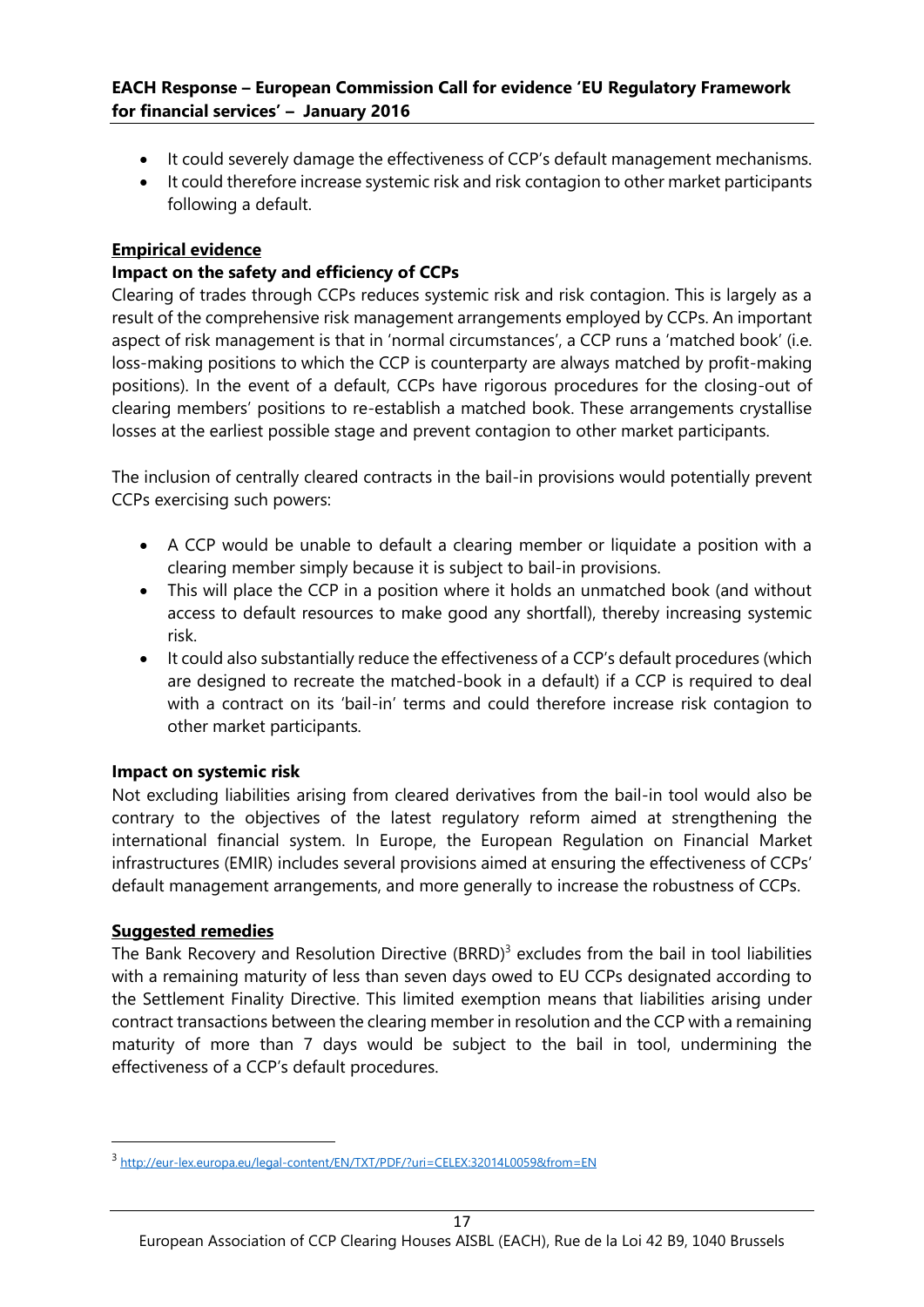CCPs have every incentive to re-establish a matched-book, in order to mitigate the potential costs to themselves and wider market participants.

# **EACH would like to suggest that EU regulators consider the following two options to pursue an exemption for all liabilities owed to a CCP: the 'no creditor worse off than in insolvency' principle and the exemption for secured liabilities.**

# **'No creditor worse off than in insolvency' principle**

The BRRD contains a general safeguard for 'no Creditor Worse Off than in insolvency' (Article 34 (g)). The reference to this clause is also made in Article 73 (b). Under normal insolvency procedure, following national (e.g. Part VII of the Companies Act 1989 in the UK) and EU-level (i.e. the Settlement Finality Directive) exemptions from normal insolvency proceedings, CCPs are able to close-out positions and apply margin and default fund contributions in accordance with their default rules. Under normal insolvency a CCP would ultimately become a potential creditor of a Clearing Member, with greater powers to close out positions, in order to establish a matched book and avoid exacerbating market risk, without the need of a 7-day time limitation. Should BRRD resolution powers be used to bail-in a liability owed to a CCP, this would leave the CCP as a creditor in a worse off position than in insolvency, which must be avoided. To the extent that this could be acknowledged in relevant BRRD Regulatory Technical Standards (RTS), it would serve to bring greater transparency and certainty to the status of liabilities owed to CCPs.

# **Secured liabilities approach**

Article 44 (2) (b) of the BRRD exempts secured liabilities from the bail in tool. Liabilities owed to the CCP are secured by the margin provisions and the contributions of the clearing members to the default fund. We would therefore like to suggest that the EBA clarifies in the RTS that the liabilities owed to CCPs are exempt from the bail in tool on this basis.

# **Exemption of cleared derivatives from bail-in powers**

In addition, it is worth noting that CCPs could be exposed to the risk that different resolution authorities take differing views as to whether cleared derivatives could be bailed in or not, which could then impact the enforceability of collateral and close-out netting arrangements by a CCP in a clearing member's default scenario. We believe that resolution authorities should take a consistent approach on this matter and exempt cleared derivatives from bail-in powers. Bailing-in liabilities owed to CCPs could present significant challenges to the proper operations of CCPs and undermine financial stability. As you will appreciate clearing of trades through CCPs helps to reduce systemic risk and risk contagion. This is largely as a result of the comprehensive risk management arrangements employed by CCPs. An important aspect of risk management is that in normal circumstances a CCP runs a 'matched book' (i.e. any lossmaking positions to which the CCP is counterparty are always matched by profit-making positions). In the event of a default, CCPs have rigorous procedures for the closing-out of clearing members' positions to re-establish a matched book. These arrangements crystallise losses at the earliest possible stage and prevent contagion to other market participants. The inclusion of centrally cleared transactions in the bail-in provisions could potentially prevent CCPs exercising such powers. For example: